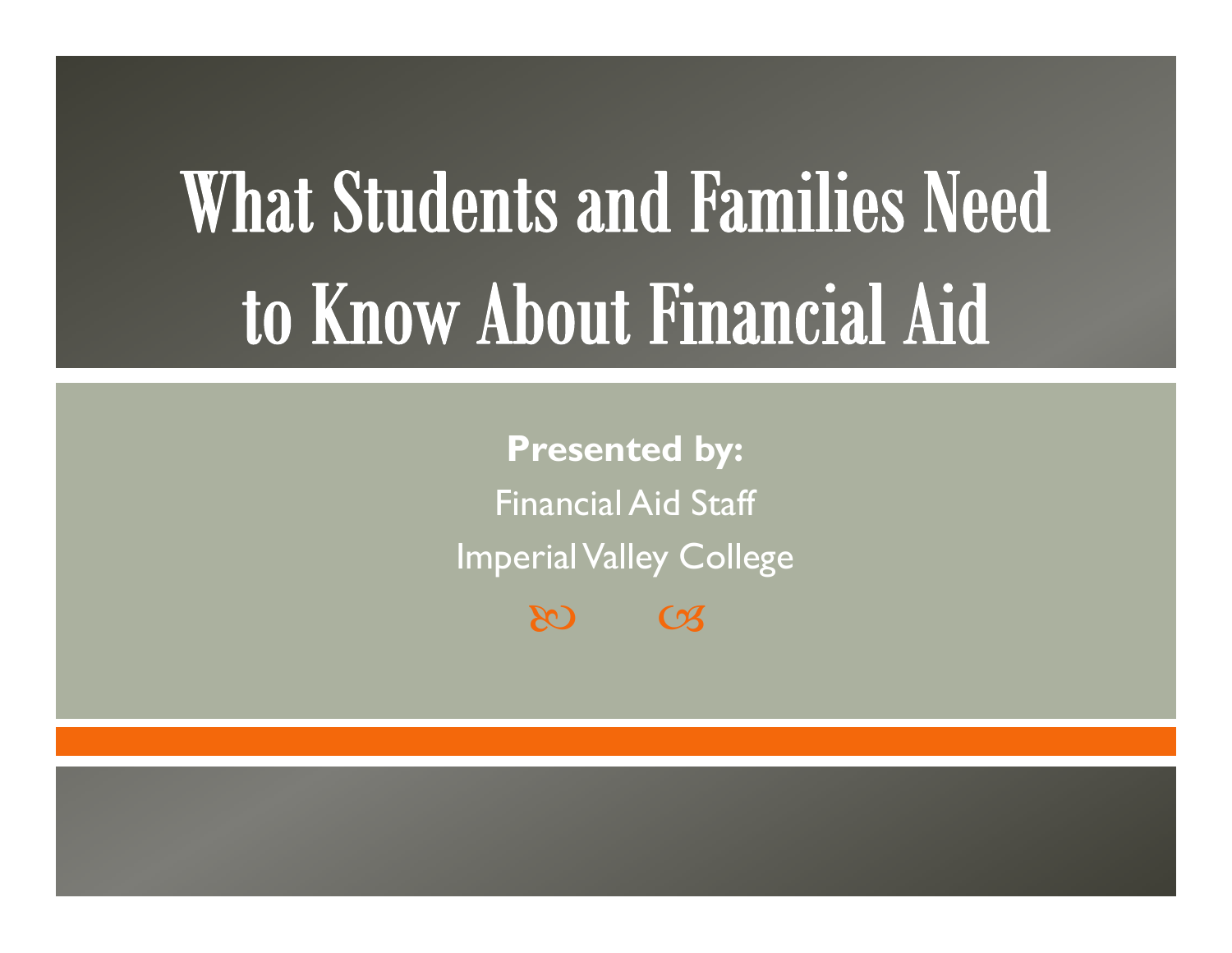## Apply, Apply, Apply!

- s Encourage students and families to apply regardless of income level
- $\infty$  Income ceilings for fee waivers, institutional funding and students loans is significantly higher than for federal grant aid.
- Middle Class Scholarship provides assistance with UC & CSU fees (10% to 40% discount) is available to families earning up to \$184,000 annually.
- Multiple children in college increases eligibility
- so Scholarships sometimes require proof of ineligibility for federal or state aid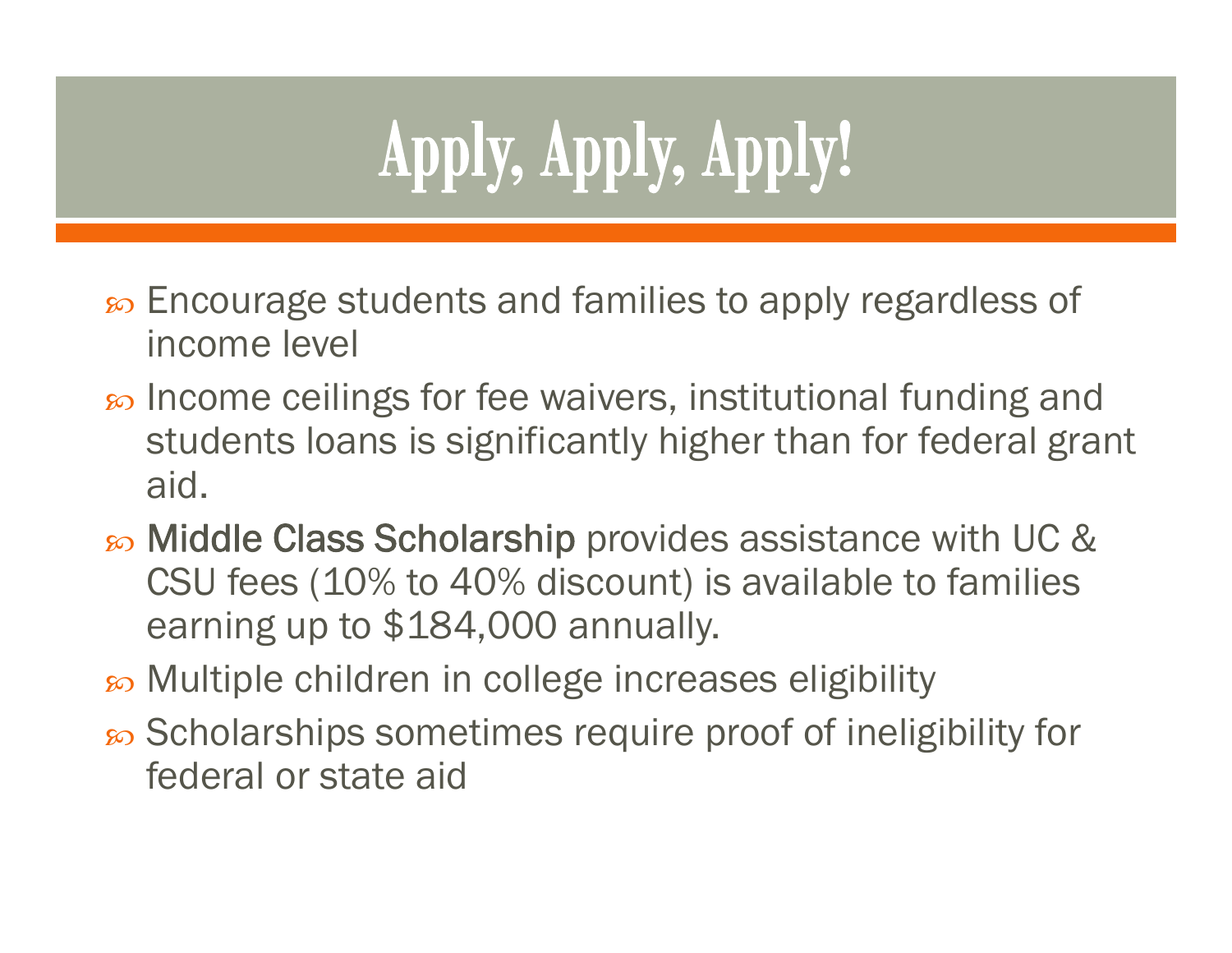## FAFSA is just the 1st Step!

List all schools being considered

- so List at least one California school to be considered for Cal Grant
- List IVC we can help students
- so Find out what other documents are required to be awarded aid at each school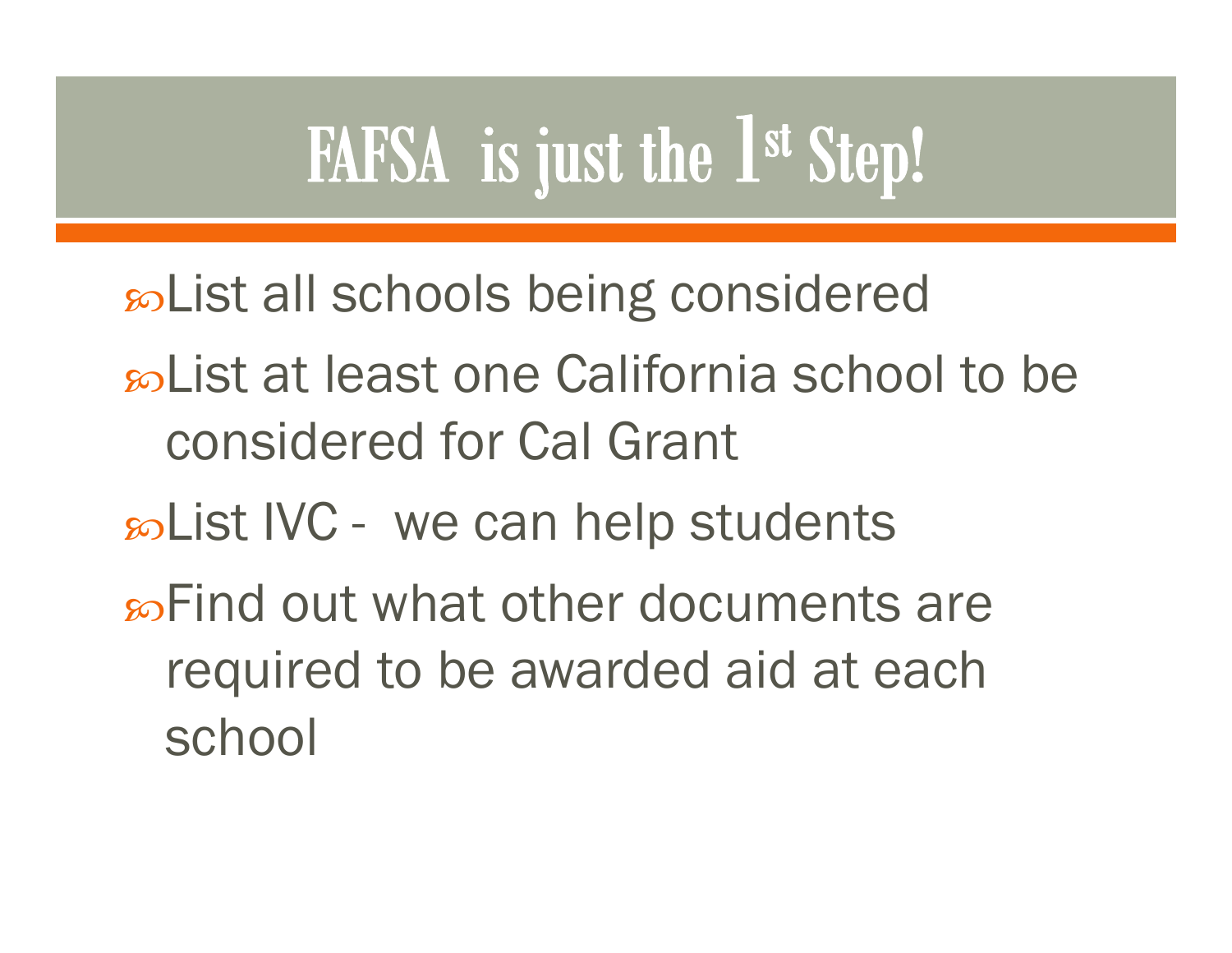## **Apply Early!**

- so March 2<sup>nd</sup> is still the Cal Grant Deadline but some schools may have earlier deadline for priority awarding – especially with the early FAFSA availability
- Limited funding will go to those who apply early
- $\infty$  Can still apply after March 2<sup>nd</sup> always apply no matter what!
- Community colleges have a second Competitive Cal Grant deadline on Sept 2nd
- Recent High School grads have another year to apply for the Entitlement Cal Grant – they must submit the GPA verification form on their own.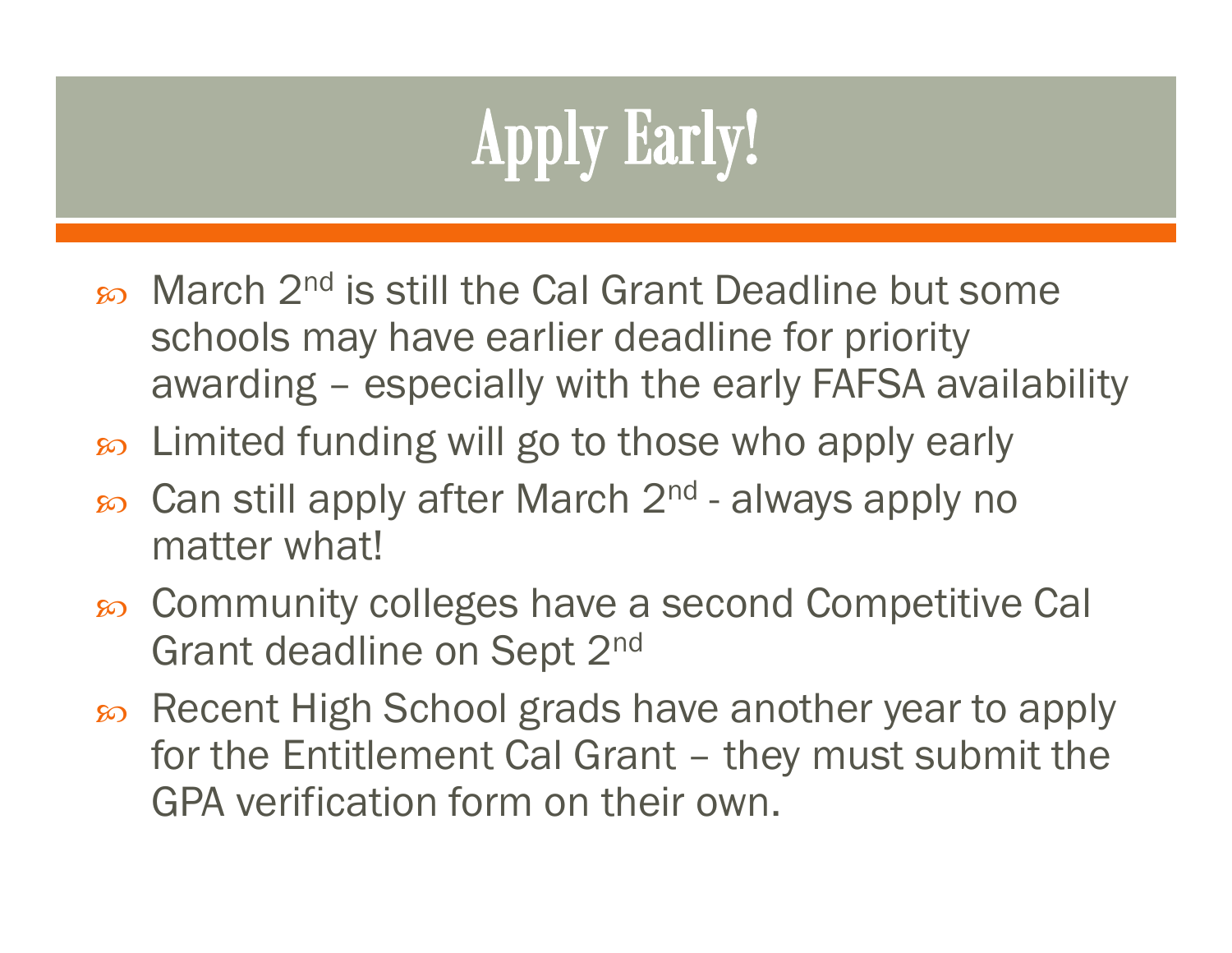## **Student Aid Report**

Sent to schools and student

#### Schools may request additional information

#### Review data for accuracy and correct any errors

so Eligibility for aid is estimated only, the school will determine actual package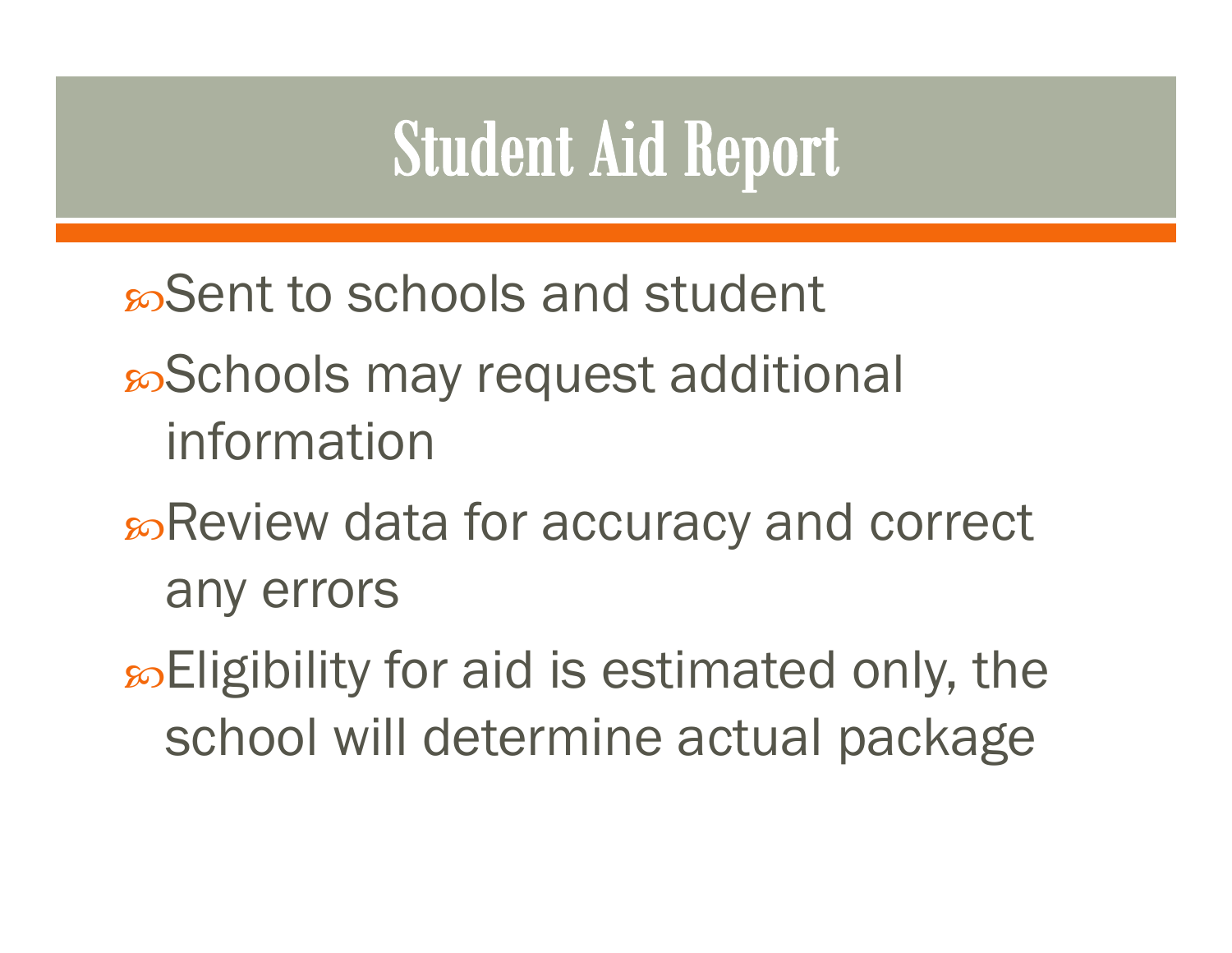### **Award Letter/Offer**

- The Award Letter or "package" is a collection of different types of aid from different sources
- $\infty$  Usually requires the student to either accept, decline or reduce each source of aid offered through an online process
- Loan amounts should be considered carefully, the amounts can be reduced
- Offers may be negotiable, especially at private schools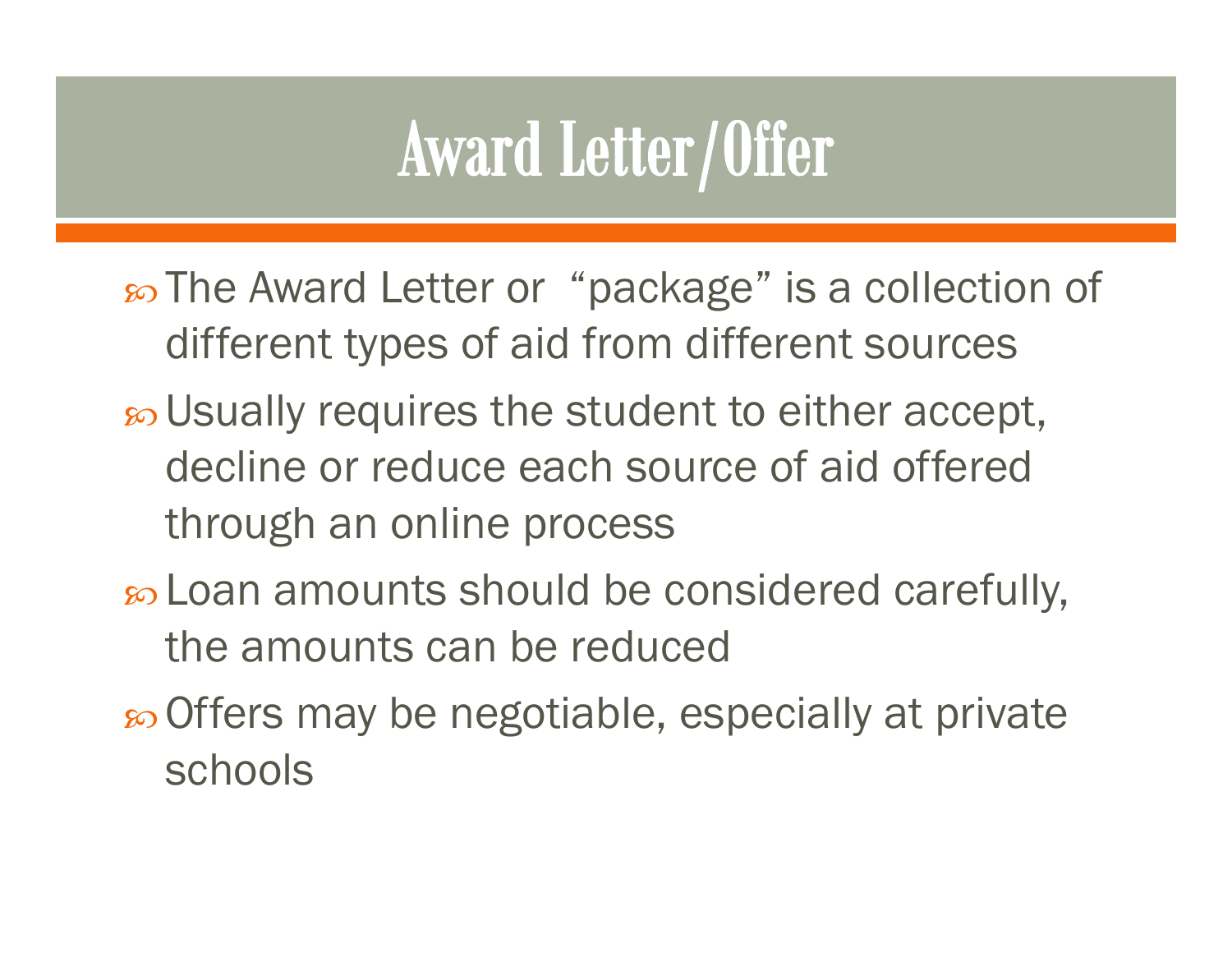## What is Cost of Attendance (COA)?

|                             | <b>Community</b><br><b>College living at</b><br>home | <b>4 Year Public</b><br><b>Living on Campus</b> | <b>4 Year Private</b><br><b>Living on Campus</b> |
|-----------------------------|------------------------------------------------------|-------------------------------------------------|--------------------------------------------------|
| <b>Tuition &amp; Fees</b>   | \$1328                                               | \$7720                                          | \$38,300                                         |
| <b>Books &amp; Supplies</b> | \$1035                                               | \$1079                                          | \$1080                                           |
| <b>Room &amp; Board</b>     | \$8800                                               | \$18,531                                        | \$10,904                                         |
| <b>Transportation</b>       | 894                                                  | \$1121                                          | \$324                                            |
| <b>Personal Expenses</b>    | \$3583                                               | \$1789                                          | \$2610                                           |
| <b>Total</b>                | \$15,644                                             | \$30,240                                        | \$53,218                                         |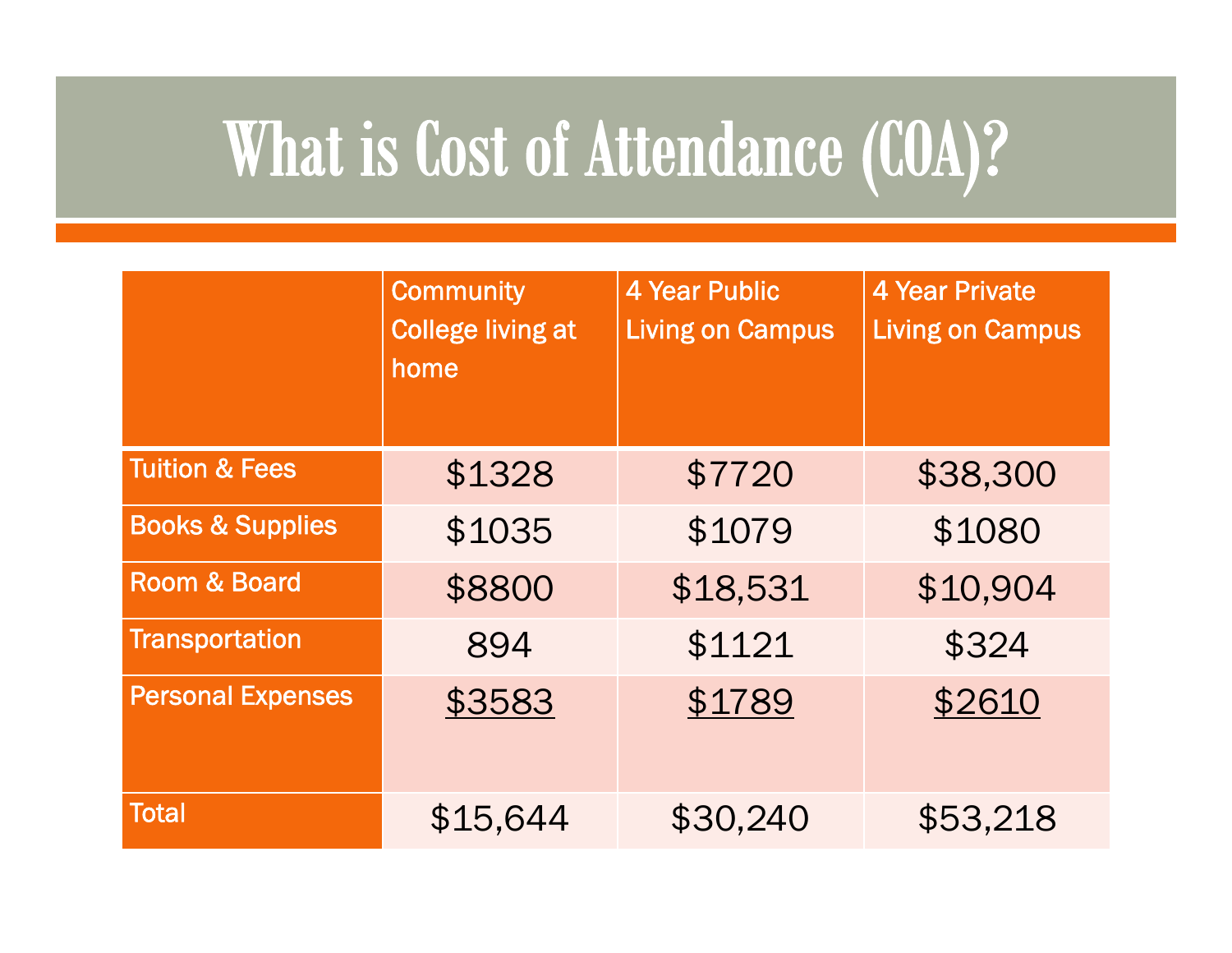#### Direct Costs vs. Indirect Costs

- Direct costs: tuition, fees books and supplies Indirect costs: estimated living expenses so Direct and indirect costs combine into the COA
- Vary widely from college to college and depend on student living situation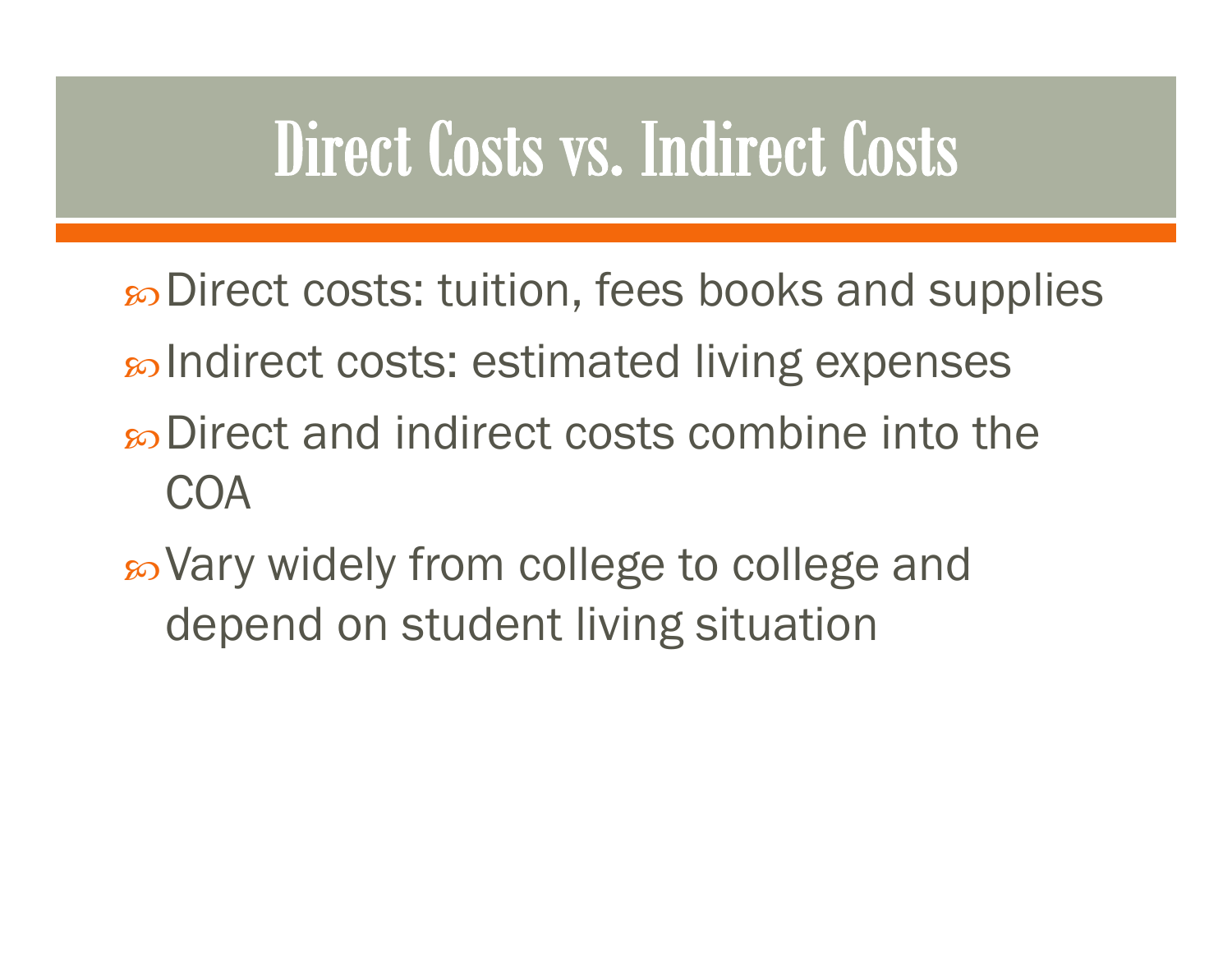## What is the Expected Family Contribution **TERM?**

Based on FAFSA information, it is the amount the federal formula expects the family can reasonably contribute

- $\infty$ This figure is used by schools to determine eligibility and packaging
- This is not an amount the family is required to pay directly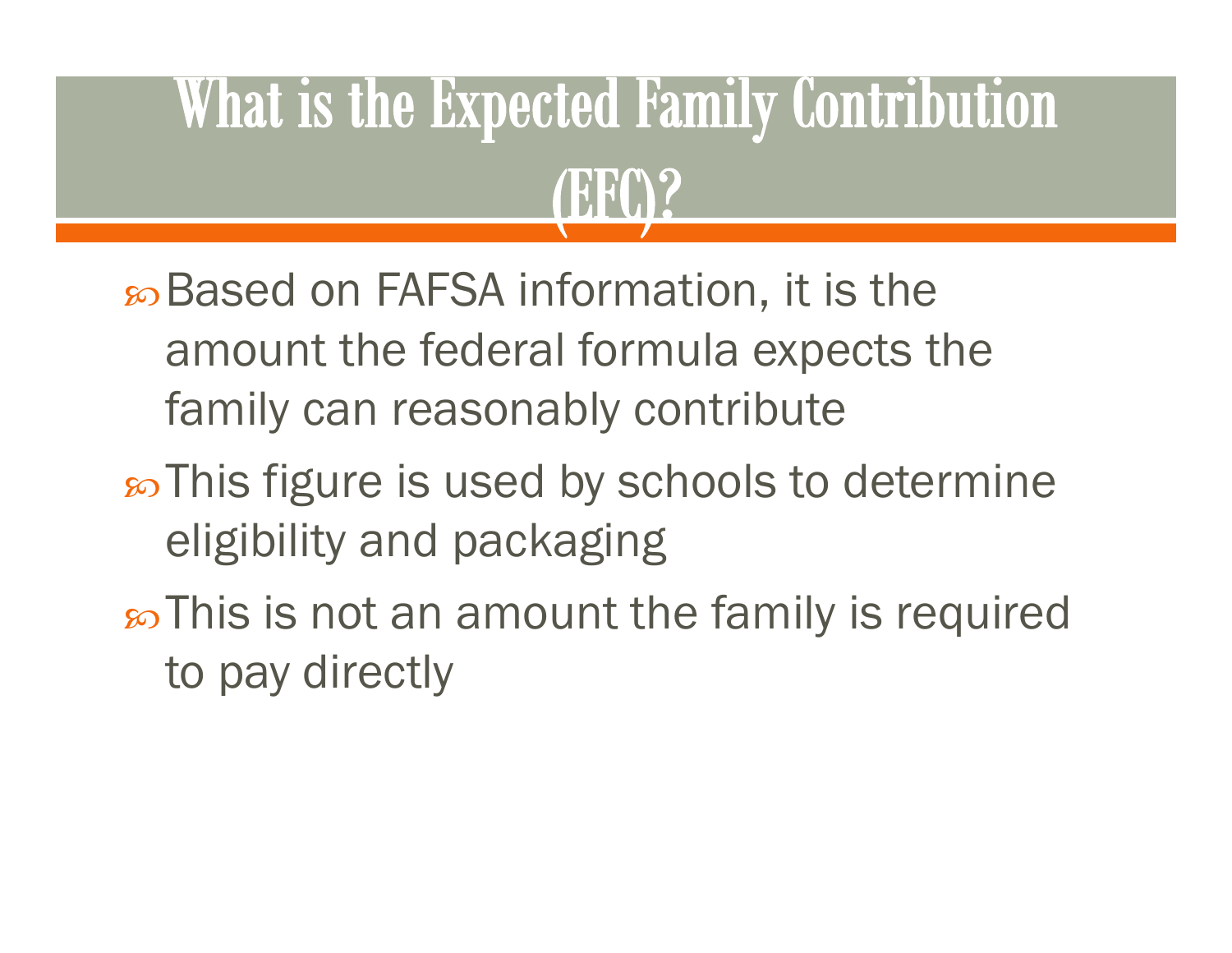#### **What is Financial Need?**

න The formula schools use to determine eligibility – often listed on award letters:

Cost of Attendance (COA)

**-**

Expected Family Contribution (EFC)

Financial Need  $\rightarrow$  Most aid is intended to cover this amount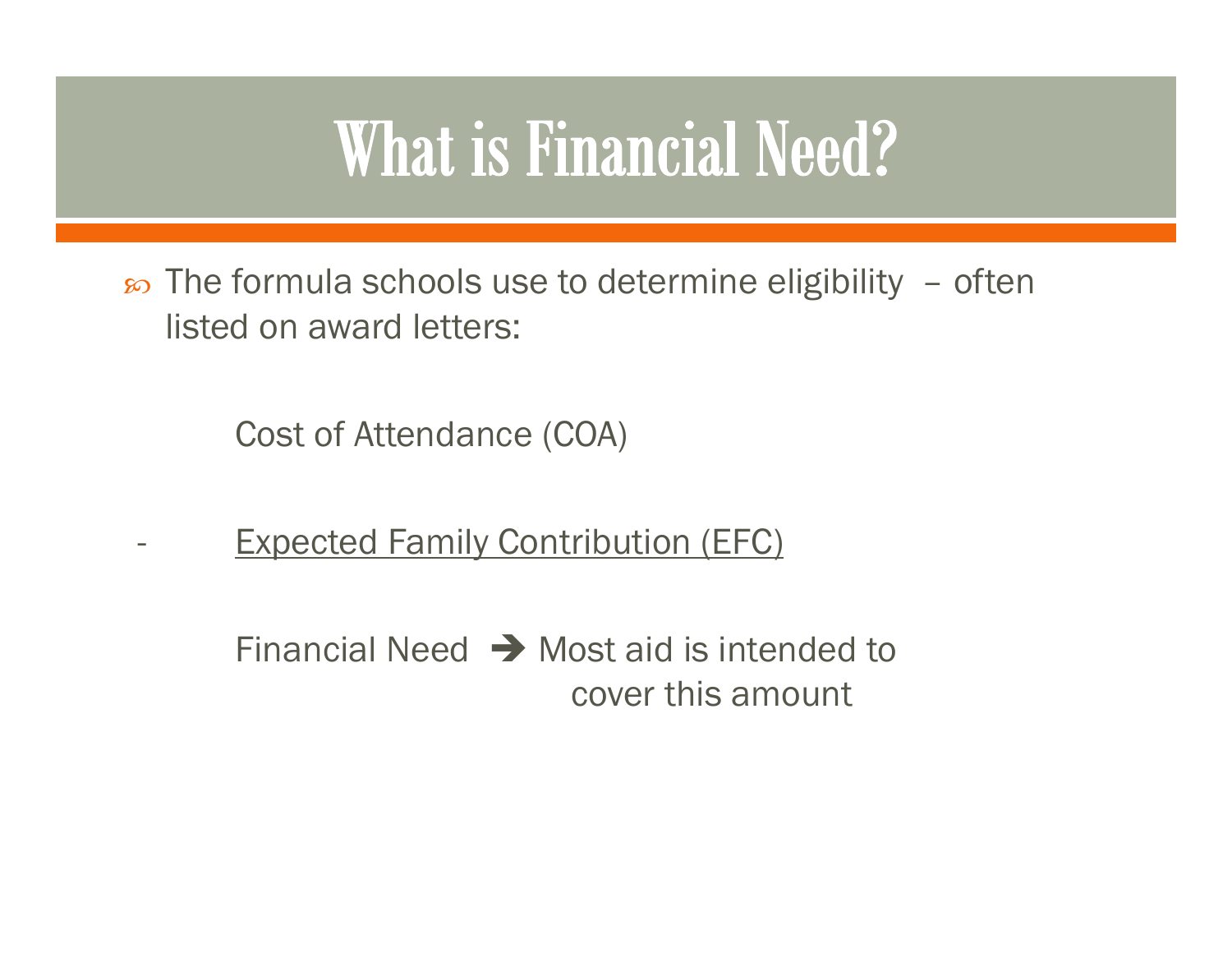#### **Be Aware of Scams**

Applying for Federal or State aid is free

- so There are many free scholarship search engines available
- solf students are being asked to pay a fee to apply for or receive any type of financial aid, it is most likely a scam

Make sure students are using the correct FAFSA website: www.fafsa.ed.gov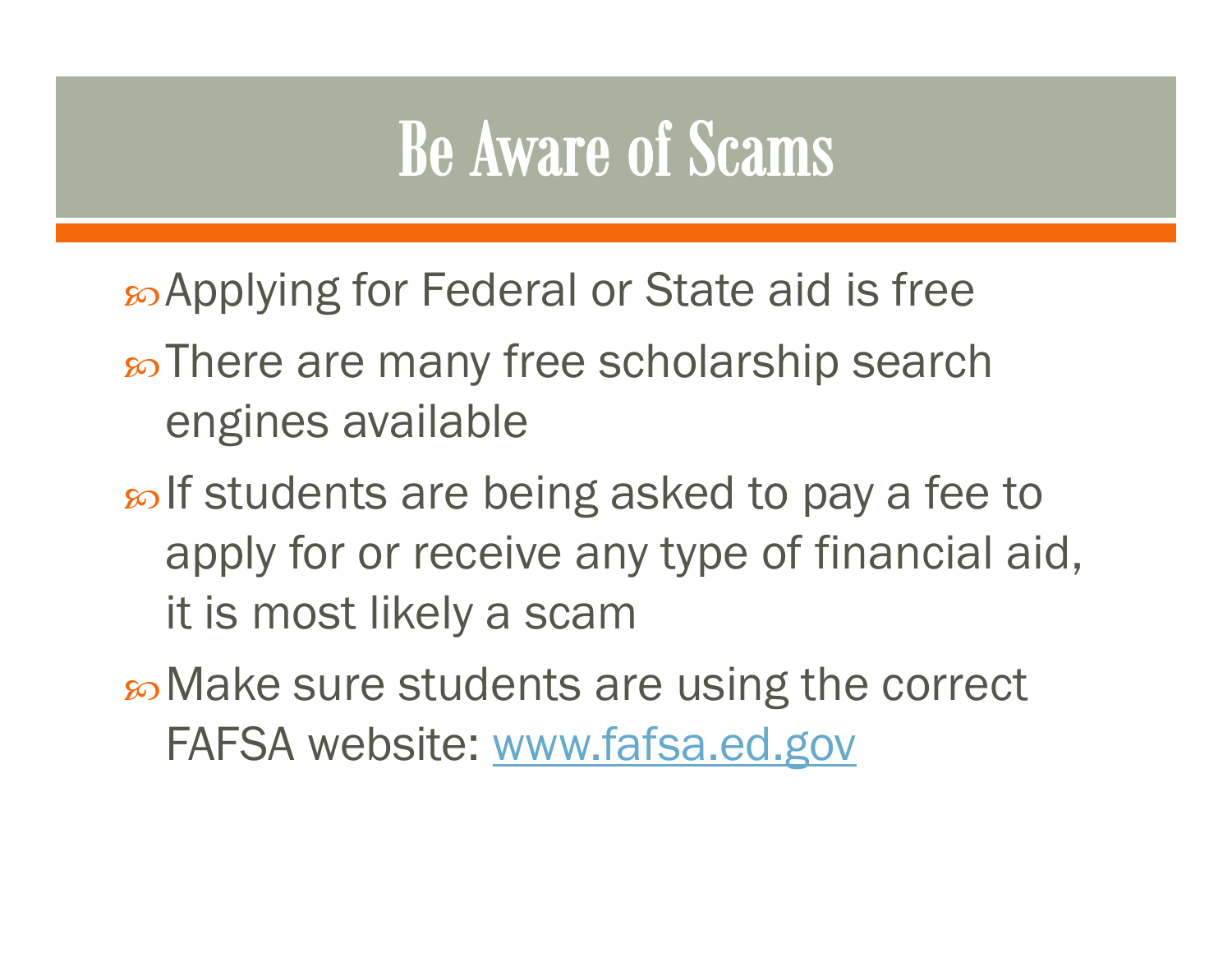#### **Dream Act**

- Allows AB540 Students to qualify for certain programs such as Institutional Grants, Cal Grant and BOGFW – no Federal programs for undocumented students.
- $\infty$  AB540 students:
	- $\circ$  Attended a CA high school for 3 years (or earned equivalent of 3 years of HS coursework & 3 or more years in California elementary/secondary combination)
	- o Graduated from a CA high school
	- $\circ$  Complete affidavit that student will apply for US residency as soon as possible
- Students without a Social Security number must use the California Dream Act Application to apply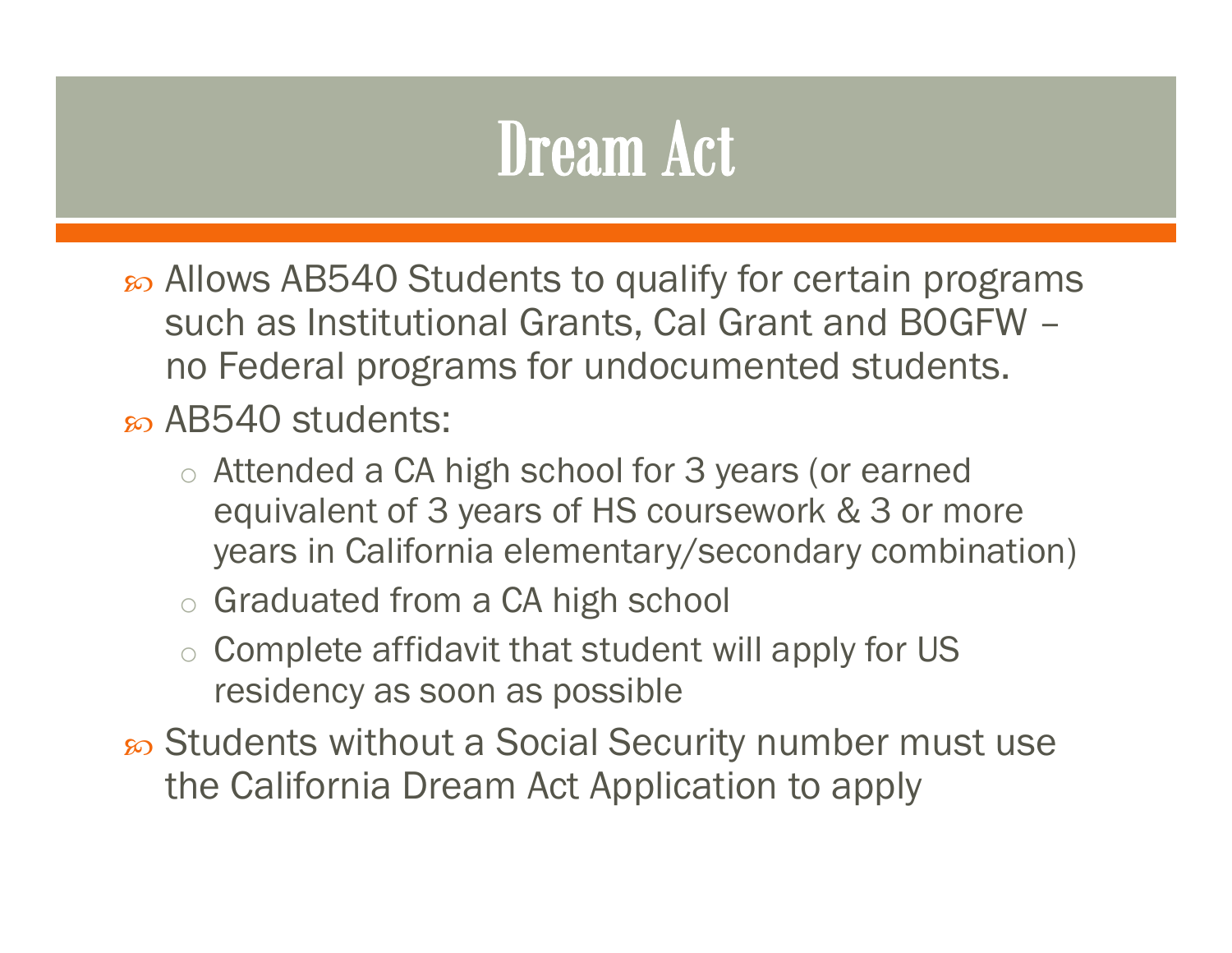#### **Cal Grant Notification**

- s Students will be notified by email if they qualify
- Cal Grants may only be used at a qualifying California school – students must choose the school on **WebGrants**
- so Students must be California residents for at least one year
- න Students must verify on WebGrants that they have graduated from high school (high schools can submit as well)
- so Asset verification may be required
- s If Cal Grant is not on award letter, student must contact CSAC or the school to be placed on the school roster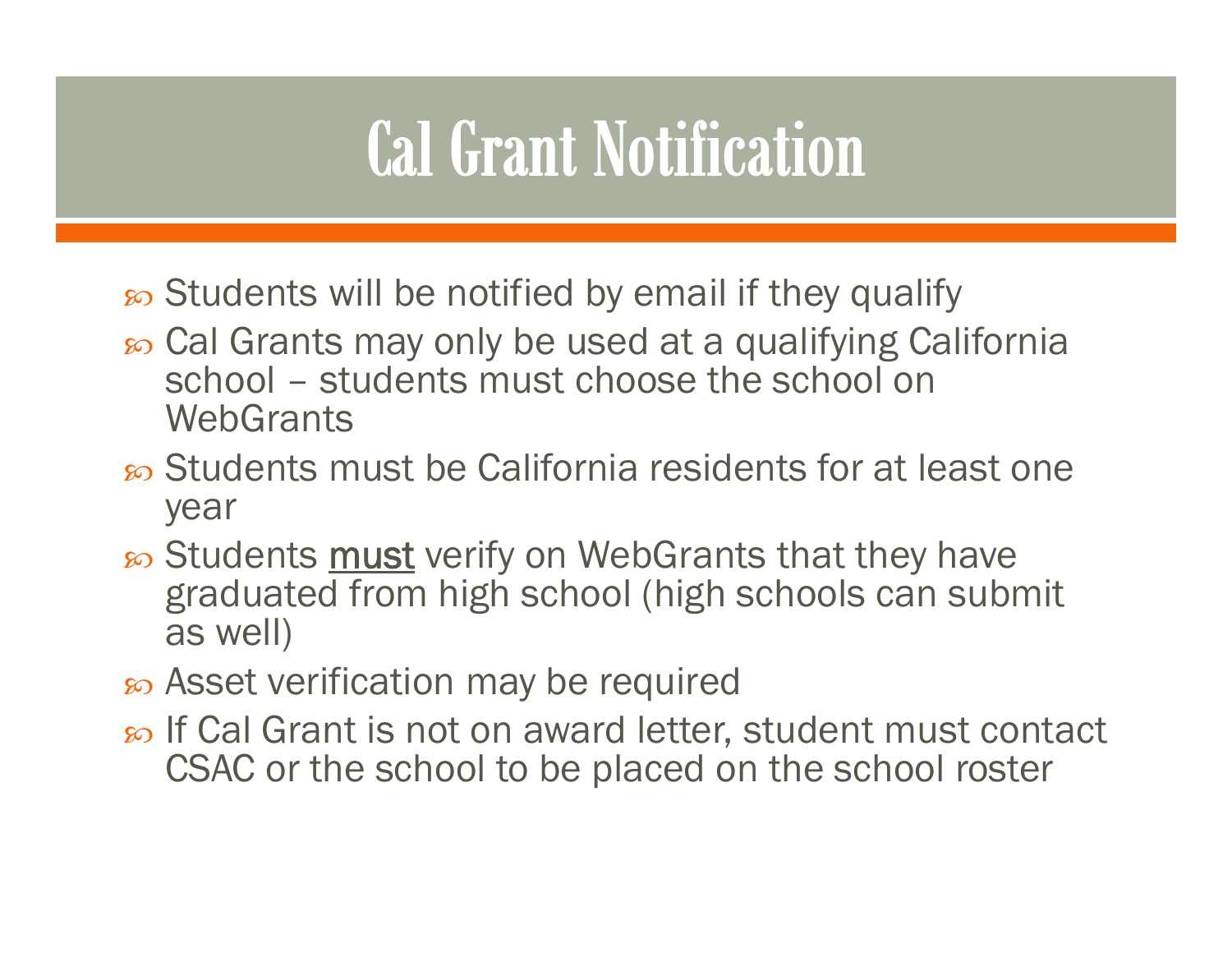## **Must Apply Every Year!**

- $\infty$  The FAFSA becomes available after October  $1^\text{st}$ each year
- න Students planning to attend Summer Session may need to complete the current year FAFSA as well

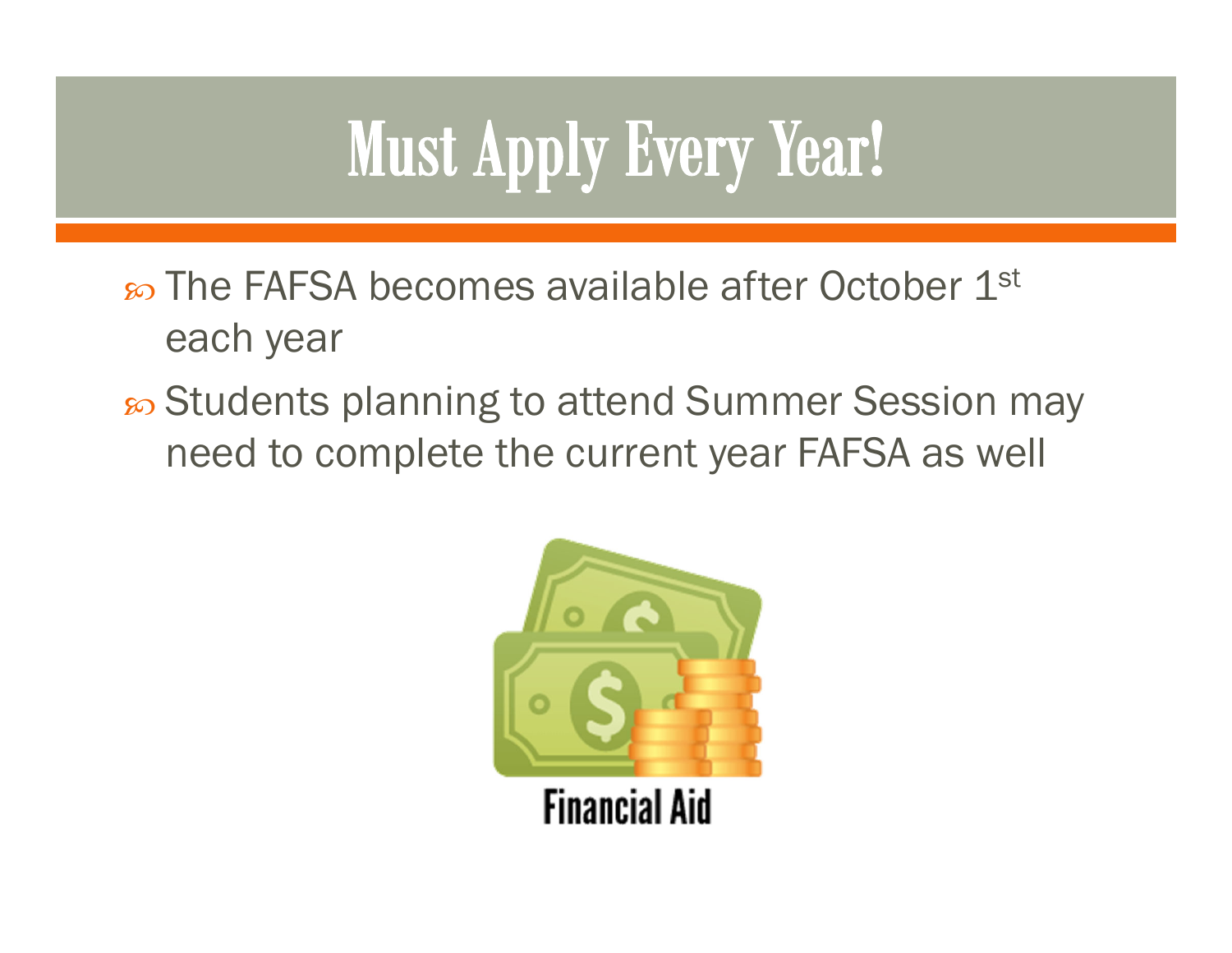#### **FSA ID**

- Students and parents (at least one) should be encouraged to get a FSA ID and password to speed up the process
- න Website: <u>https://fsaid.ed.gov</u>
- න Students must have access to personal e-mail account associated with the FSA ID and it must be different than the one used by their parents
- $\epsilon$  It is very important that they remember their FSA ID and password, otherwise there will be delays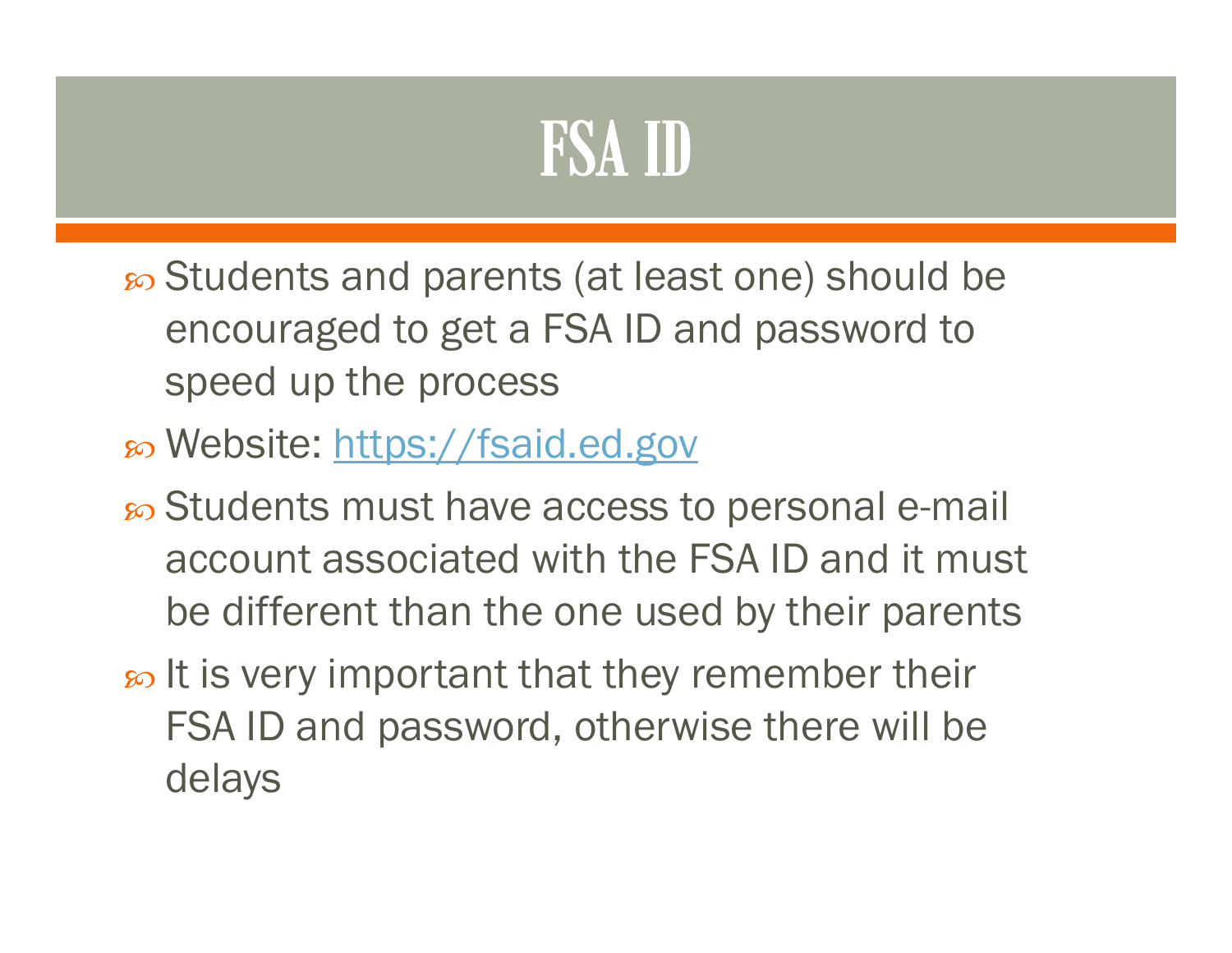#### **FAFSA Worksheet**

so The FAFSA Worksheet is provided to students prior to the FAFSA Workshops

හි This worksheet collects critical student and parent information required to complete the FAFSA.





The following information is necessary for students to complete their Pree Application for Federal Student Aid (FAPSA) in persuit<br>of federal and state assistance through grants, week-study, scholarships and loans. Parents' and we encourage parents to assist their student. Grandparents, foster parents, legal guardians, auxts and uncles appearance parents unless they have legally adopted the student. If you have questions, please call the IVC Pinencial Aid Office at 760-155-6266

#### STUDENT INFORMATION

- 1. Legal Name as listed on Social Security Card: 2. Social Security Number: 3. If you were employed from January-December 2019 provide earnings \$
- 4. Current balance of cash, savings, checking accounts: \$ \_\_\_\_\_\_\_\_\_\_\_\_, Investments: \$ 5. If you are not a U.S. Citizen, your resident card (MICA) information is required.
- 

#### **FARENT INFORMATION**

| Ι. |                                      | Parent(s) (father, mother, stepparent) Social Security wentbers and dates of birth.           |                    |                                                                                                           |  |
|----|--------------------------------------|-----------------------------------------------------------------------------------------------|--------------------|-----------------------------------------------------------------------------------------------------------|--|
|    |                                      |                                                                                               | Date of Birth: / / |                                                                                                           |  |
|    |                                      |                                                                                               | Date of Birth: / / |                                                                                                           |  |
| z. | Parent's marital status: (Check one) |                                                                                               |                    |                                                                                                           |  |
|    | Never married                        | C Macrossimor restaurried                                                                     |                    | <b>Q</b> Divorced or Separated                                                                            |  |
|    |                                      | □ Unmarried and both parents living together □ Widewed                                        |                    |                                                                                                           |  |
|    |                                      | Date Married/Separated/Divorced/Widowed: / /                                                  |                    |                                                                                                           |  |
| 5. |                                      |                                                                                               |                    | Number in household: (helade yourself, parents, slicings and others thring in household if more than 1006 |  |
|    | <b>DARRENTED</b>                     |                                                                                               |                    |                                                                                                           |  |
| 4. |                                      | If parents were employed from January-December 2019 provide earnings (backeds fevelow waper): |                    |                                                                                                           |  |
|    | Patent 1 S                           | Patent 2 S                                                                                    |                    |                                                                                                           |  |

- 5. Current balance of savings/checking accounts or cash \$ Irrestments \$
- 6. If parents filed a 2019 IRS form 1040, did they file a Schedule 1 with 2019 tox return? Yes  $\square$  No  $\square$

Type of filing, according to their tax return (check one):

Single **C** Head of household **C** Married-filed join return Married-filed separate return Qualifying widower Q Dox't know

It incomposed that you bring your parents 2019 Income Tax Return(s). If unable to do so, please complete the following information required to use the IRS Data Retrieval tool:

```
Patent Name EXACTLY as it appears on top line of tax return:
```
Address EXACTLY as it appears on tax return:

| Adjusted Grous Incorne: \$<br>(2019 BS form 1040-line 8b) | <b>Income tax amount: S</b><br>(2019 BS form 1940-line 14 minus<br>hedule 2-line 25 | <b>Nikatotica Chalike S</b><br>(2019 BS form 1940- Schadule 3-line 3) |
|-----------------------------------------------------------|-------------------------------------------------------------------------------------|-----------------------------------------------------------------------|
|-----------------------------------------------------------|-------------------------------------------------------------------------------------|-----------------------------------------------------------------------|

7. Untaxed income not reported on 1040 (de not include TANF, SEA, SSI or student cit(; S,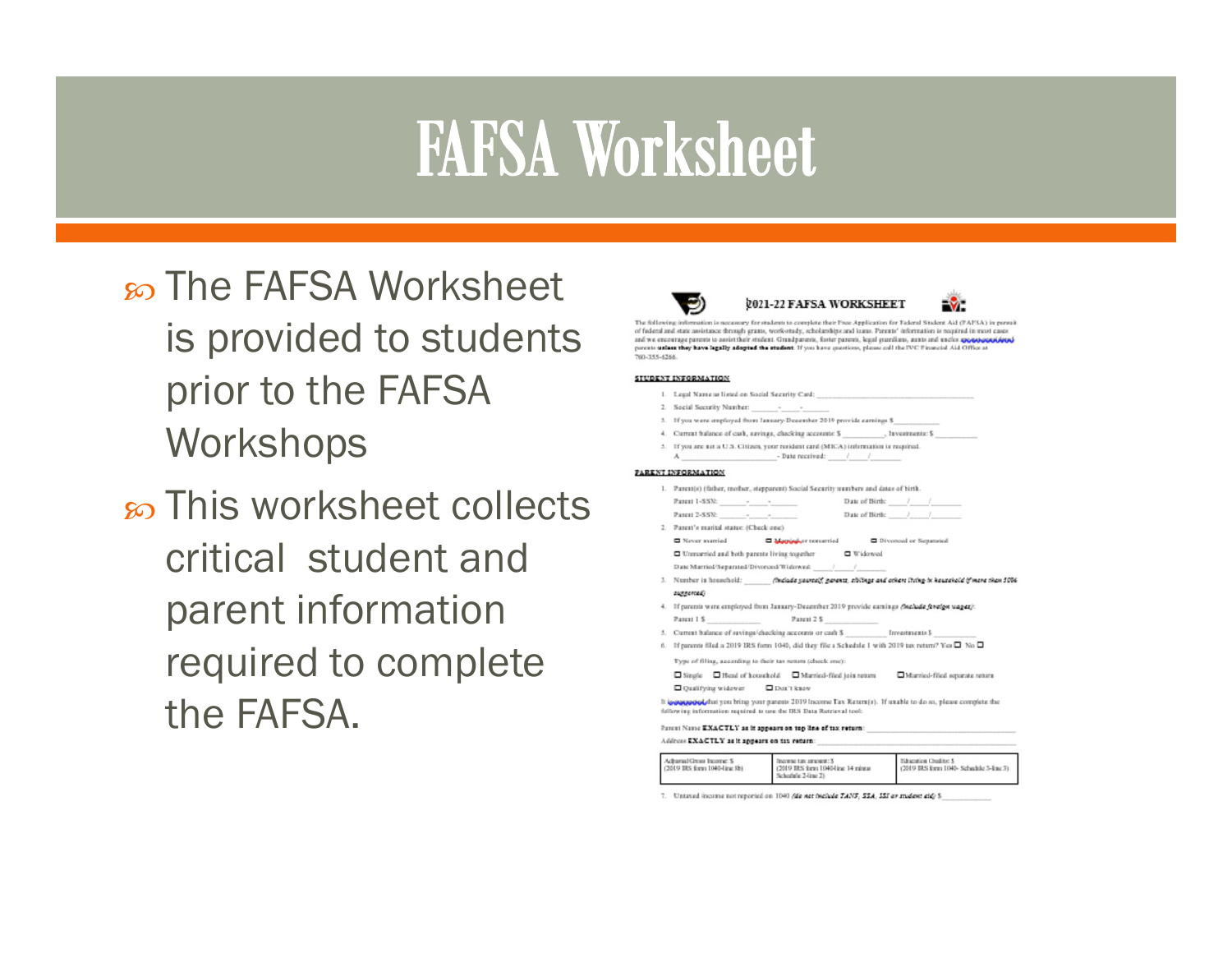#### **FAFSA Overview**

- Make sure students are using the correct site: www.fafsa.ed.gov
- For 2021-22 the 2019 tax information will be used
- න The IRS Data Retrieval tool is the best way to report tax information. It reduces the chances of the application being selected for verification
- The IRS DRT cannot be used in some cases such as separated parents or amended tax returns – in this case the students can enter information from tax returns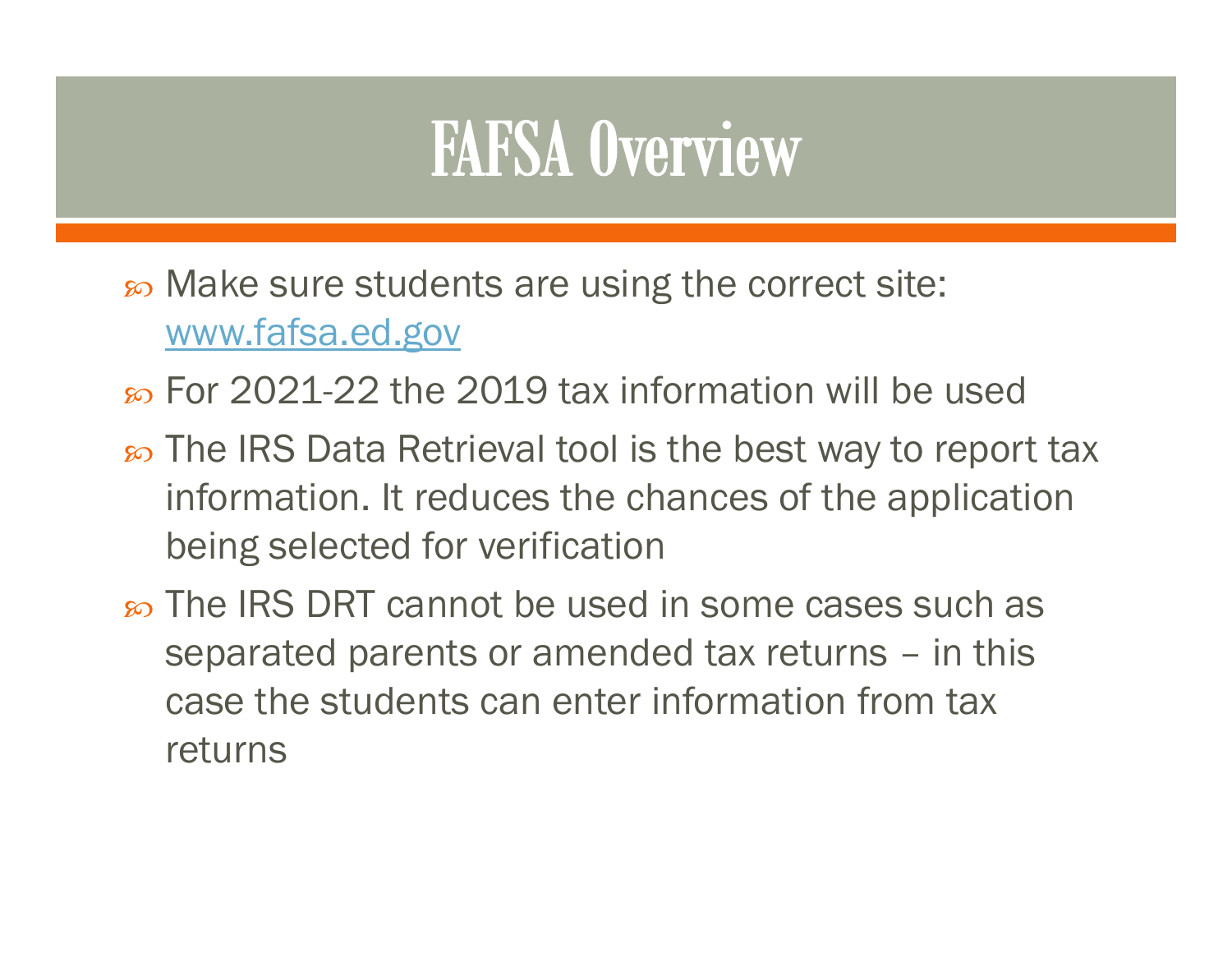### myStudentAid app

#### myStudentAid Mobile App





• Mobile ability to begin, complete, save, and submit the **FAFSA**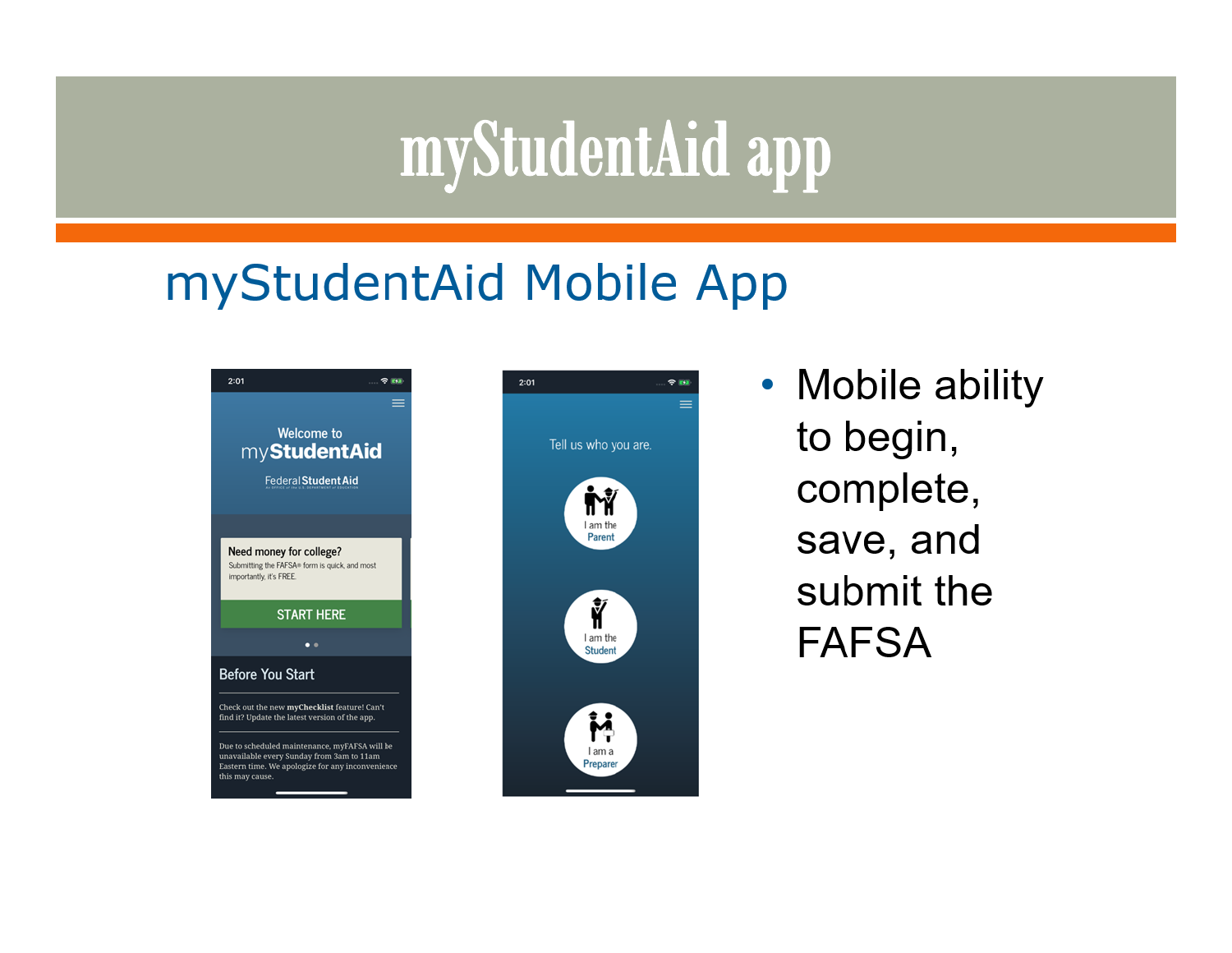#### **IRS Data Retrieval Tool**

- s In order to use the IRS Data Retrieval Tool students must have the following information:
	- $\circ$  Name of at least one of the parents that filed  $\mathsf{EXACTLY}$ as it appears on the tax return
	- $\circ$  Address used on the tax return **EXACTLY** as it appears on the tax return
- s If they do not enter the information EXACTLY, they will not be able to use the IRS DRT and will need to key in the information manually.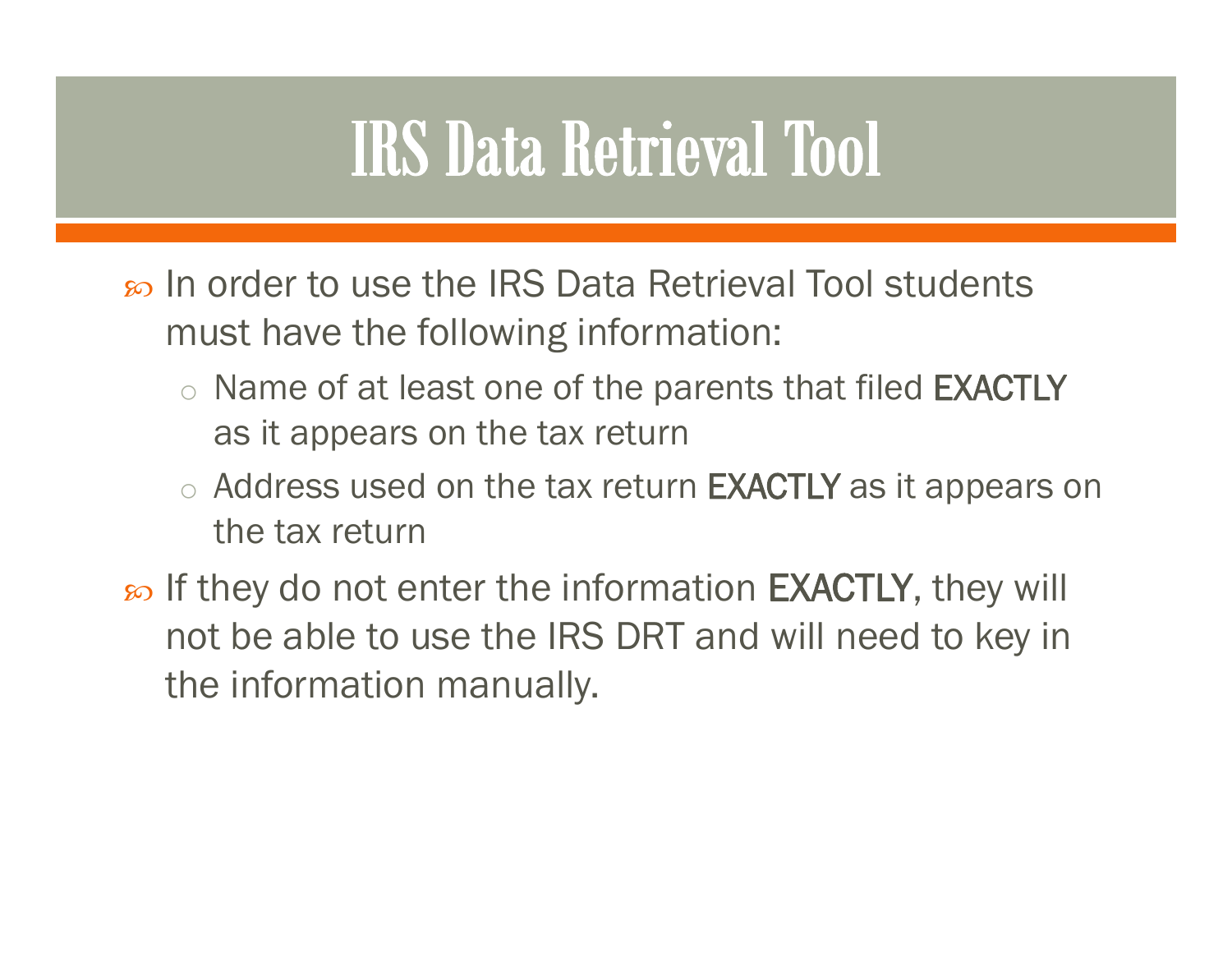### Special Circumstances

Cannot be documented on the FAFSA

- Colleges will make the determination and have their own processes
- <sub>s</sub> Examples:
	- o Change in employment or income status
	- o Change in parent marital status
	- o Student cannot obtain parental information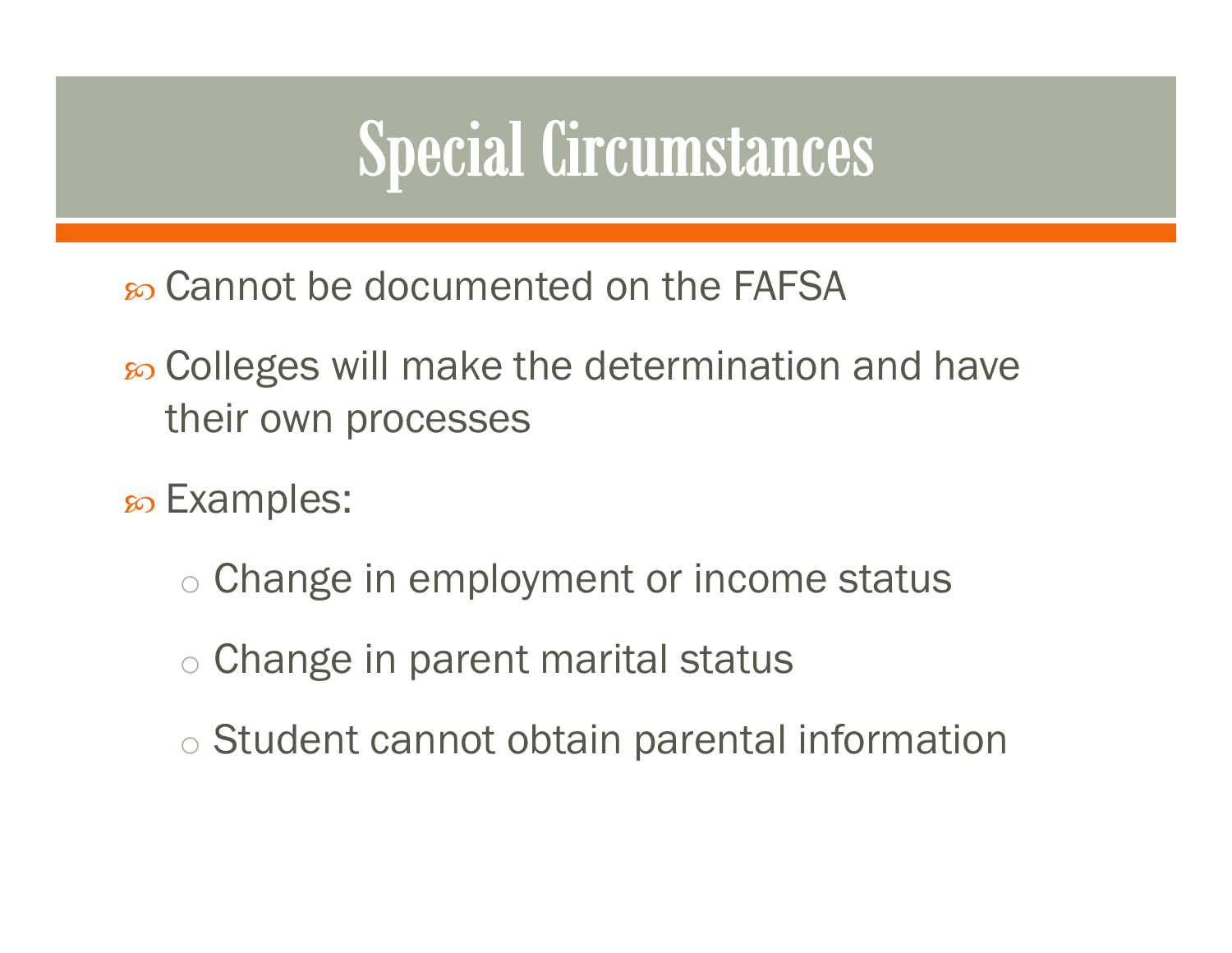### **Frequent FASFA Errors**

- $\,$  Social Security Numbers
- න High School completion status
- Current year in college and bachelor degree
- $\infty$ Divorced/remarried parental information
- Providing non-parental information
- Household size
- න Number of household members in college
- $\, {\bf s}$  Student claiming dependents of their own
- $\, {\bf s}$  Students entering parent income as their own
- $\infty$  Skipping questions problem for Cal Grant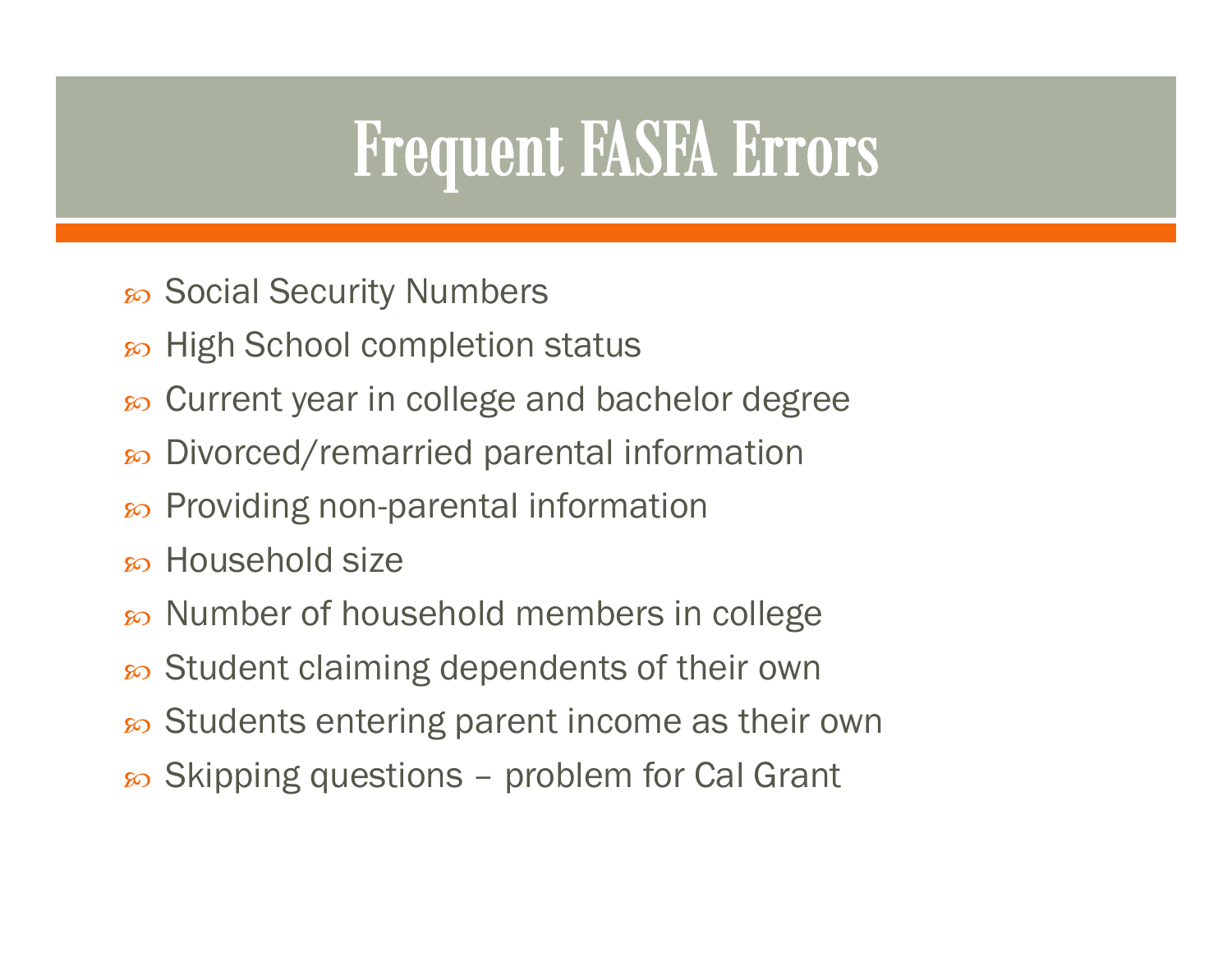#### **Financial Aid TV**

Check out the Financial Aid TV videos on our website

Most videos apply to any college

Two Helpful Video Series:

https://imperial.financialaidtv.com/play/46163-2020-2021 fafsa-tutorial/38872-fafsa-creating-fsa-id

https://www.youtube.com/user/FederalStudentAid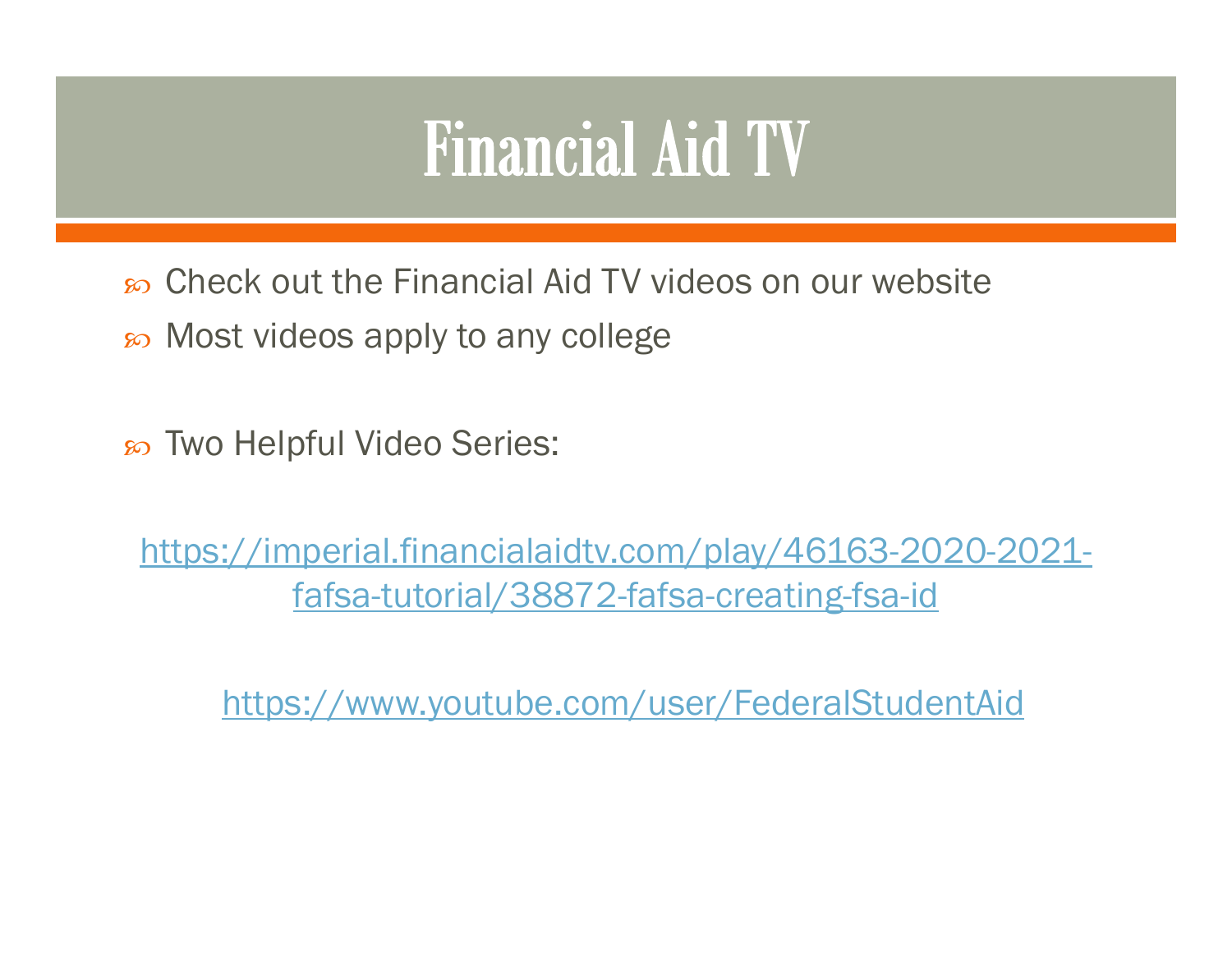#### **IVC Financial Aid Website**

#### $\bm{\mathscr{E}}$  Fall High School Senior page provides

- oaccess to FSA ID link and worksheet
- oaccess to FAFSA link and worksheet
- ofinancial Aid "To Do List"

 $\, {\bf s}$  Spring High School Student page informs students

- ohow to access IVC requirements
- oto apply for current aid year for Summer
- oof process to receive financial aid at IVC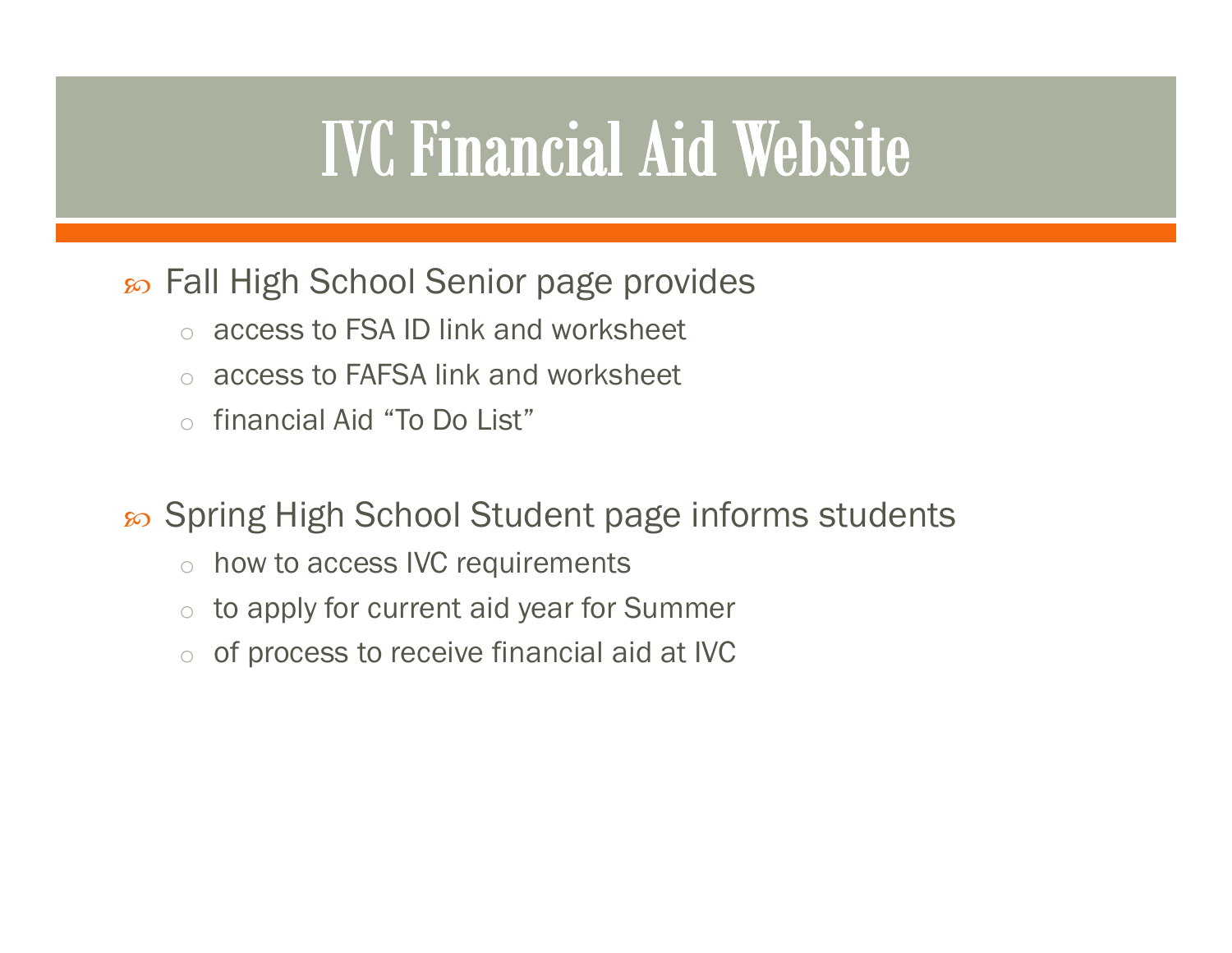#### **IVC Financial Aid Office**

We are here to help!

- ణ Office Hours: Monday – Friday 8am to 5pm
- so Phone: Phone: 760-355-6266
- $\infty$  Email: contact.finaid@imperial.edu
- න Virtual Lab: Mon–Fri 9am to 5pm Zoom: https://cccconfer.zoom.us/j/95648838384